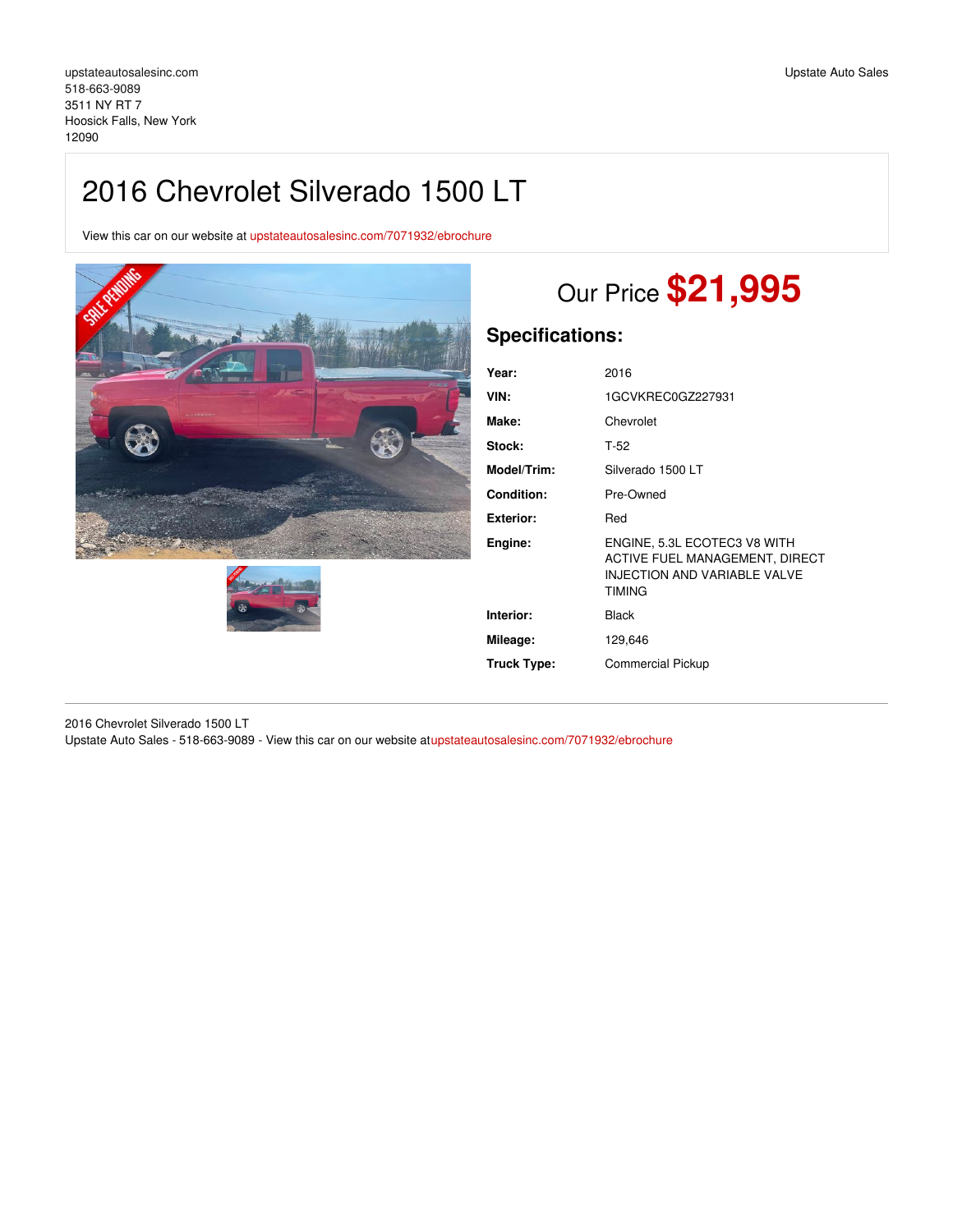

2016 Chevrolet Silverado 1500 LT

Upstate Auto Sales - 518-663-9089 - View this car on our website a[tupstateautosalesinc.com/7071932/ebrochure](https://upstateautosalesinc.com/vehicle/7071932/2016-chevrolet-silverado-1500-lt-hoosick-falls-new-york-12090/7071932/ebrochure)

## **Installed Options**

### **Interior**

- Air conditioning, single-zone- Assist handle, front passenger on A-pillar
- Cruise control, electronic with set and resume speed, steering wheel-mounted
- Door locks, power
- Driver Information Center, 4.2-inch diagonal color display includes driver personalization, warning messages and vehicle information
- Floor covering, color-keyed carpeting with rubberized vinyl floor mats (Double Cab and Crew Cabs include second row floor mats)
- Instrumentation, 6-gauge cluster featuring speedometer, fuel level, engine temperature, tachometer, voltage and oil pressure
- Remote Keyless Entry, with 2 transmitters
- Seat, rear 60/40 folding bench (folds up), 3-passenger (includes child seat top tether anchor)
- Seats, front 40/20/40 split-bench, 3-passenger, available in cloth or leather includes driver and front passenger recline with outboard head restraints and center fold-down armrest with storage. Also includes manually adjustable driver lumbar, lockable storage compartment in seat cushion, and storage pockets. (Leather with (KA1) heated seat cushions and seat backs is an available extra charge option with (H1Y) Jet Black leather appointed interior trim and requires (PCM) LT Convenience Package, (PDA) Texas Edition or (PDU) All Star Edition. Includes (AG1) driver 10-way power seat-adjuster with (PCM) LT Convenience Package, (PDA) Texas Edition or (PDU) All Star Edition.)
- Steering column, Tilt-Wheel, manual with theft-deterrent locking feature
- Steering wheel audio controls
- Steering wheel, leather-wrapped with audio and cruise controls
- Visors, driver and front passenger illuminated vanity mirrors
- Windows, power front and rear with driver express up and down and express down on all other windows

#### **Exterior**

- Tire, spare P265/70R17 all-season, blackwall
- Tires, P265/65R18 on-/off-road, blackwall (Requires Double Cab Model.)
- Wheel, full-size spare, 17" (43.2 cm) steel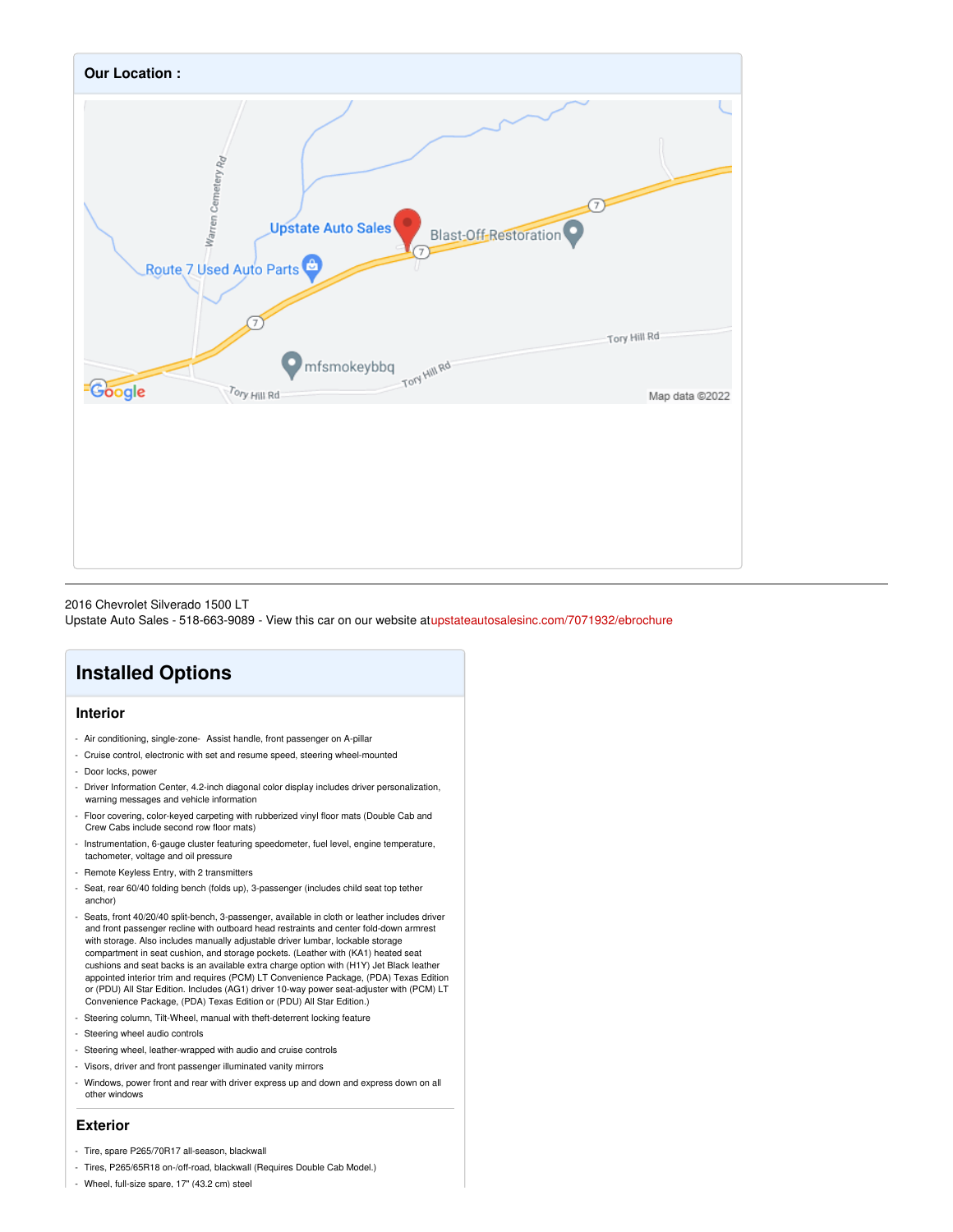- Wheelhouse liners, rear (Requires Crew Cab or Double Cab model.)

- Wheel, full-size spare, 17" (43.2 cm) steel

- Wheels, 18" x 8.5" (45.7 cm x 21.6 cm) bright-machined aluminum
- Tire carrier lock, keyed cylinder lock that utilizes same key as ignition and door
- Tailgate, EZ-Lift and Lower- Tailgate and bed rail protection cap, top
- Remote Locking Tailgate- Recovery hooks, front, frame-mounted, black
- Moldings, bodyside, body color
- Mirrors, outside heated power-adjustable (includes driver's side spotter mirror) (Body-color.)
- Mirror caps, body-color
- Lamps, cargo area, cab mounted with switch on center switch bank
- Headlamps, high intensity discharge (HID) projector-beam with LED signature DRL
- Headlamp bezels, body-color- Grille surround, body color- Glass, deep-tinted
- Fog lamps, thin profile LED- Door handles, body-color- CornerStep, rear bumper
- Bumper, rear body-color, with CornerSteps- Bumper, front body color

#### **Safety**

- Air conditioning, single-zone- Assist handle, front passenger on A-pillar
- Cruise control, electronic with set and resume speed, steering wheel-mounted
- Door locks, power
- Driver Information Center, 4.2-inch diagonal color display includes driver personalization, warning messages and vehicle information
- Floor covering, color-keyed carpeting with rubberized vinyl floor mats (Double Cab and Crew Cabs include second row floor mats)
- Instrumentation, 6-gauge cluster featuring speedometer, fuel level, engine temperature, tachometer, voltage and oil pressure
- Remote Keyless Entry, with 2 transmitters
- Seat, rear 60/40 folding bench (folds up), 3-passenger (includes child seat top tether anchor)
- Seats, front 40/20/40 split-bench, 3-passenger, available in cloth or leather includes driver and front passenger recline with outboard head restraints and center fold-down armrest with storage. Also includes manually adjustable driver lumbar, lockable storage compartment in seat cushion, and storage pockets. (Leather with (KA1) heated seat cushions and seat backs is an available extra charge option with (H1Y) Jet Black leather appointed interior trim and requires (PCM) LT Convenience Package, (PDA) Texas Edition or (PDU) All Star Edition. Includes (AG1) driver 10-way power seat-adjuster with (PCM) LT Convenience Package, (PDA) Texas Edition or (PDU) All Star Edition.)
- Steering column, Tilt-Wheel, manual with theft-deterrent locking feature
- Steering wheel audio controls
- Steering wheel, leather-wrapped with audio and cruise controls
- Visors, driver and front passenger illuminated vanity mirrors
- Windows, power front and rear with driver express up and down and express down on all other windows

#### **Mechanical**

- Air cleaner, high-capacity- Alternator, 150 amps
- Battery, heavy-duty 730 cold-cranking amps/70 Amp-hr, maintenance-free with rundown protection and retained accessory power
- Brakes, 4-wheel disc with DURALIFE rotors, 4-wheel antilock
- Cooling, external engine oil cooler- Differential, heavy-duty locking rear
- Engine, 4.3L FlexFuel EcoTec3 V6 with Active Fuel Management, Direct Injection and Variable Valve Timing includes aluminum block construction with (FHS) E85 FlexFuel capability, capable of running on unleaded or up to 85% ethanol (285 hp [212 kW] @ 5300 rpm, 305 lb-ft of torque [413 Nm] @ 3900 rpm) (Includes (FHS) E85 FlexFuel capability. Not available on C\*15743 models.)
- Exhaust, aluminized stainless-steel muffler and tailpipe- Four wheel drive
- Frame, fully-boxed, hydroformed front section
- GVWR, 7100 lbs. (3221 kg) (Requires Crew Cab or Double Cab 4WD models and (LV3) 4.3L EcoTec3 V6 engine.)
- Pickup box
- Rear axle, 3.42 ratio (Standard on 4WD (LV3) 4.3L EcoTec3 V6 engine. Available with (L83) 5.3L EcoTec3 V8 engine.)
- Steering, Electric Power Steering (EPS) assist, rack-and-pinion
- Transfer case, electronic Autotrac with rotary dial control (Included with 4WD models only.)
- Transmission, 6-speed automatic, electronically controlled with overdrive and tow/haul mode. Includes Cruise Grade Braking and Powertrain Grade Braking
- Underbody shield, transfer case protection (Requires 4WD models.)
- Vehicle control, hill descent
- Z71 Package, Off-Road (Requires 4WD model.), includes monotube Rancho brand shocks, (K47) air cleaner, (JHD) Hill Descent Control, (NZZ) underbody shield and (V76) recovery hooks. Also includes brushed metal Z71 door sill plate, unique Z71 gauge cluster, unique finish interior trim plates, unique lower bumper appearance, unique grille design with Z71 badge and Z71 pickup box decals (Includes (Z82) Trailering Package, (G80) locking rear differential and (RD1) 18" bright machined wheels and (RBX) 18" tires on Crew Cab and Regular Cab and (QXN) 18 " tires on Double Cab. Upgradeable to (RD4) 20" polishedaluminum wheels or 22" LPO wheels. Not available with exterior color (G1C) Slate Grey Metallic.)